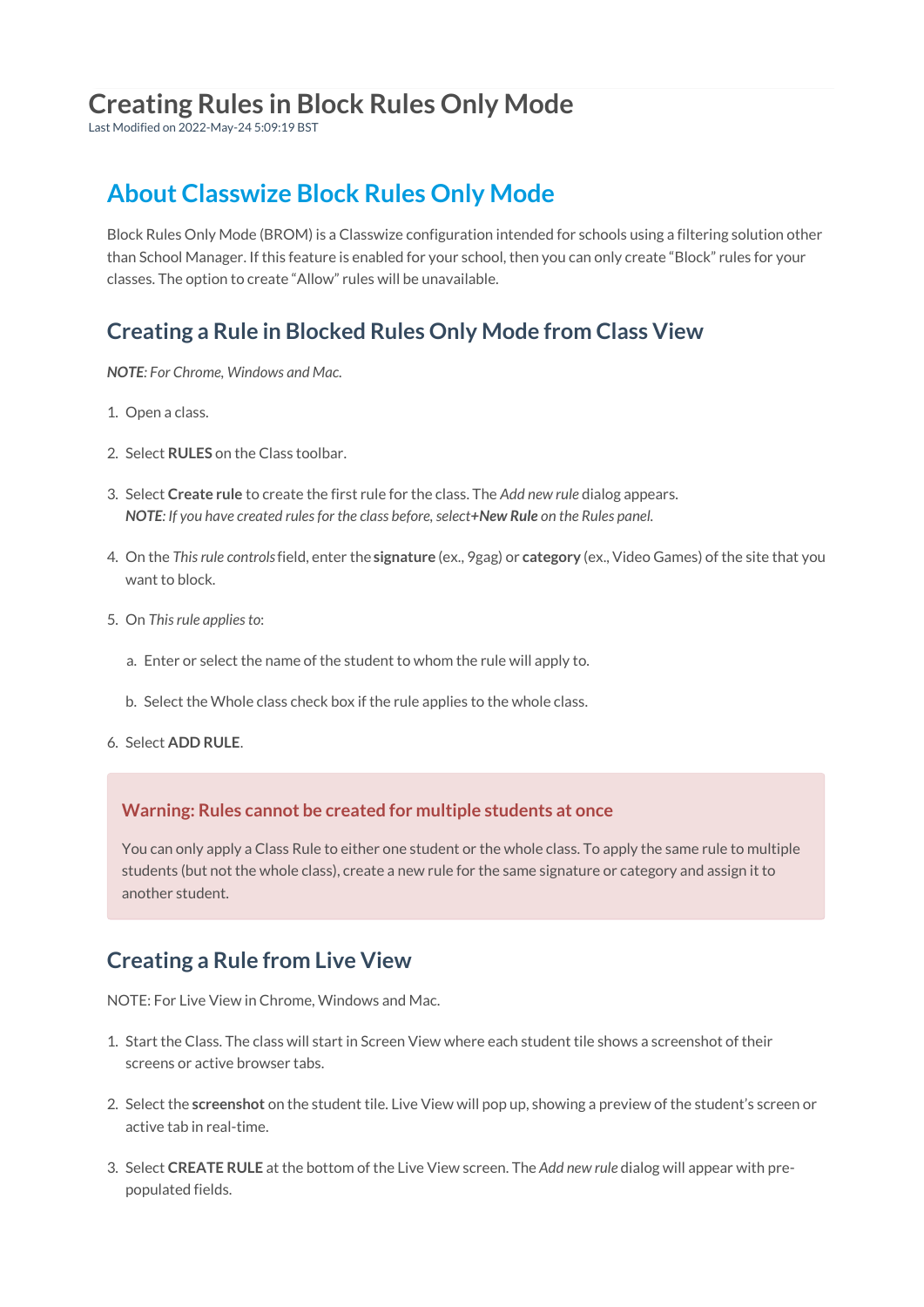4. Select **ADD RULE**.

#### **Editing a Rule in Blocked Rules Only Mode**

*NOTE: For Chrome, Windows and Mac.*

- 1. Select **RULES** on the Class Toolbar.
- 2. Select the **Edit** icon (pencil) for the rule that you want to delete.
- 3. On the *Edit class rule* dialog that appears:
	- a. To replace the current signature or category: Select a new signature or category from the *This rule controls* dropdown to replace the current
	- b. To replace the current student: Select the**name** of the students from *This rule applies to* dropdown.
	- c. To apply the rule to the whole class: Select the **Whole class** check box.
- 4. Select **UPDATE**.

| Edit class rule                                |   | $\times$                         |
|------------------------------------------------|---|----------------------------------|
| Control what students access during your class |   |                                  |
| This rule controls<br>$\mathbf{a}$             |   |                                  |
| Q Spark Notes                                  |   | $\checkmark$                     |
| <b>Blocked</b>                                 |   |                                  |
| This rule applies to                           | c |                                  |
| $\bullet$<br>Q Keilee Park                     |   | Whole class<br>$\checkmark$<br>4 |

### **Deleting a Rule in Block Rule Only Mode**

*NOTE: For Chrome, Windows and Mac.*

There are two ways to delete rules in Block Rules Only Mode.

- 1. Select **Delete all** on the Rules menu to delete all rules.
- 2. Select the **Edit** icon (pencil) next to each rule, then select**DELETE RULE** on the *Edit class rule* dialog box.

You can also temporarily enable or disable a rule by selecting the On or Off button next to it.